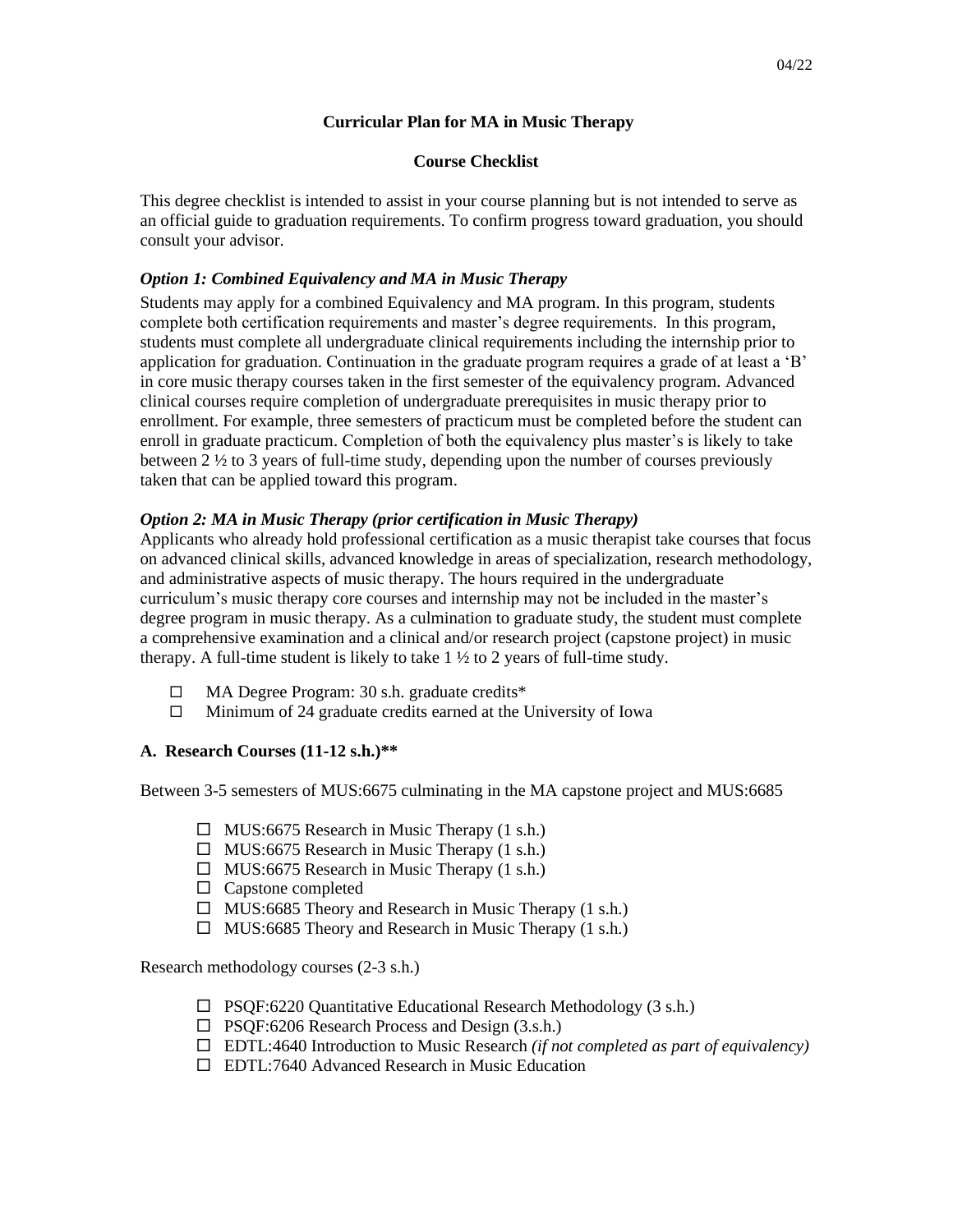Research electives (5-6 s.h.)

 $\Box$  Research electives to support capstone (approved by advisor)

Total Category A \_\_\_\_\_

### **B. Special Topic Graduate Seminars (6-8 s.h.)**

Minimum of 6 s.h. of graduate seminars in music therapy (MUS:6690) or music education (EDTL:7600)

# Seminar topics for MUS:6690

These seminars will have rotating topics of focus in music therapy, and that requires some independent scholarship. Examples of topics include:

- Music and Mental Health
- Music and Medicine
- Music, Culture, and Society
- Music as Communication
- Music and Affect
- Music Cognition
- Music, Aging and Wellbeing

Seminar example topics for EDTL:7600

- Measurement and Evaluation in Music Education
- Philosophies of Music Education
- Music in the Community

Total Category B \_\_\_\_\_

### **C. Advanced Clinical, Supervision, and Teaching (2-3 s.h.)**

Minimum of 2 s.h. in course on college teaching, clinical supervision, or graduate practicum.

- $\Box$  MUS:6680 College Teaching and Clinical Supervision in Music Therapy (2-3 s.h.)
- MUS:6670 Graduate Music Therapy Practicum\* (1-3 s.h.) (For Equivalency+MA, 2+1 s.h. complete final credit post internship.)

Total Category C<sub>\_\_\_\_\_</sub>

#### **D. Music Electives: Sociocultural, Historical, Theoretical or Educational (3-6 s.h.)**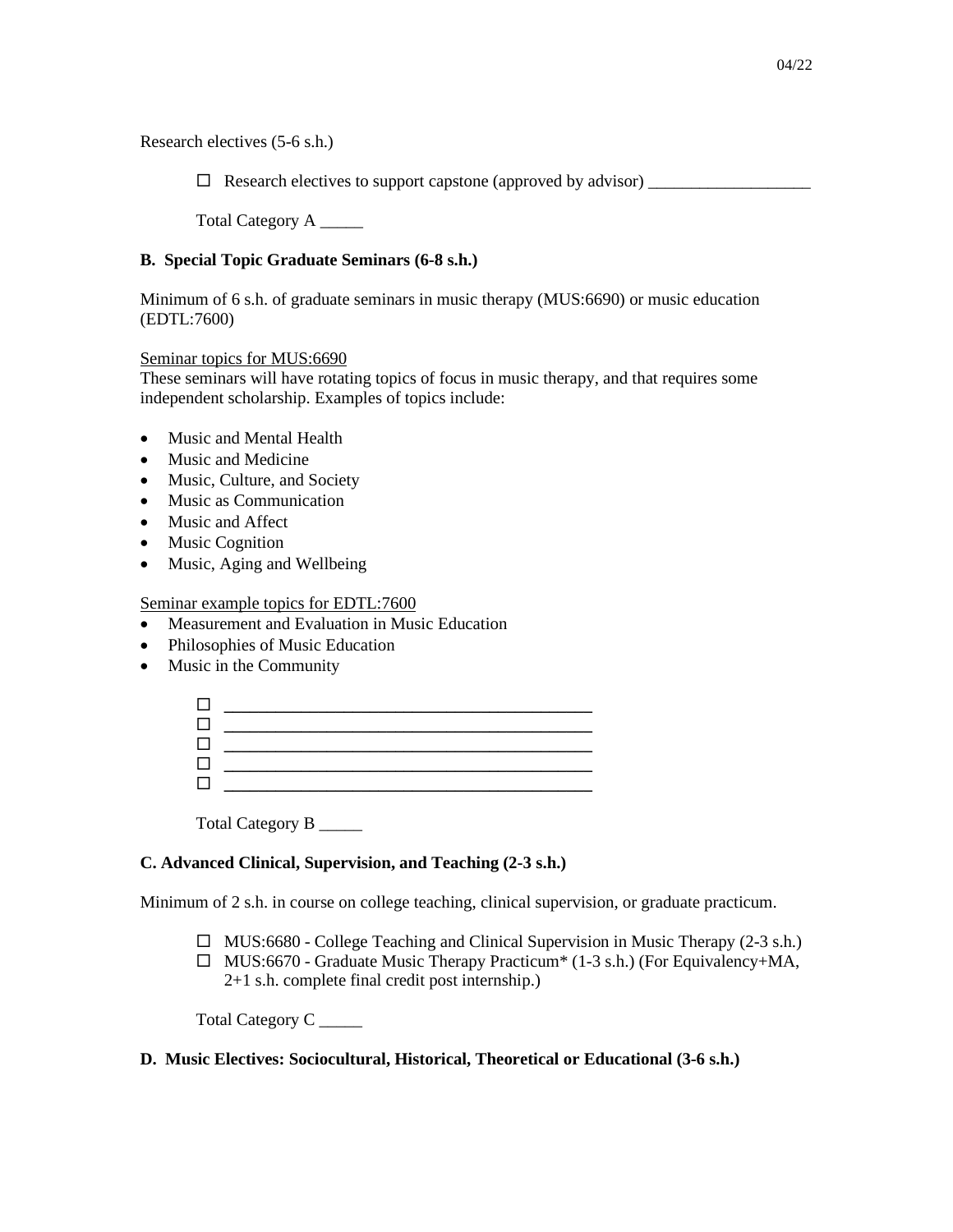Select 3 to 6 s.h. from the following course options (alternatives possible with advisor permission). Courses must be 3000 level or higher.

- $\Box$  MUS:3400 Methods of Teaching Piano (2 s.h.)
- $\Box$  MUS:4320 Music and Gender (3 s.h.)
- $\Box$  MUS:4350 Advanced Jazz History (3 s.h.)
- $\Box$  MUS:4355 American Music (3 s.h.)
- $\Box$  MUS:4730 Jazz Theory (3 s.h.)
- $\Box$  MUS:6315 Foundations of Ethnomusicology (3 s.h.)
- $\Box$  Other courses approved by advisor

Total Category D \_\_\_\_\_\_

### **E. Music Electives: Performance, Ensemble, and Composition (2-5 s.h.)**

Select 2 to 5 s.h. from the following course options (alternatives possible with advisor permission). Courses must be 1000 level or higher.

- $\Box$  School of Music ensembles (1 s.h.)
- $\Box$  Studio lessons (2 s.h.)
- $\Box$  Courses in conducting or composition (2-3 s.h.)
- $\Box$  MUS:3001 Introduction to Jazz Improvisation (3 s.h.)
- $\Box$  MUS:3710 Intermediate Jazz Improvisation (2 s.h.)
- $\Box$  MUS:3730 Jazz Band Black Popular Music Ensemble (1 s.h.)
- $\Box$  Other courses approved by advisor

Total Category E \_\_\_\_\_

### **F. Electives in Supporting Area (5-6 s.h.)**

Select 5 to 6 s.h. from courses in a supporting area outside of music, generally related to thesis topic or areas of clinical interest. Courses require advisor approval and must be 3000 level or higher.

 **\_\_\_\_\_\_\_\_\_\_\_\_\_\_\_\_\_\_\_\_\_\_\_\_\_\_\_\_\_\_\_\_\_\_\_\_\_\_\_\_\_\_\_ \_\_\_\_\_\_\_\_\_\_\_\_\_\_\_\_\_\_\_\_\_\_\_\_\_\_\_\_\_\_\_\_\_\_\_\_\_\_\_\_\_\_\_**

Total Category F \_\_\_\_\_

### **Total Categories A-F**: **\_\_\_\_\_**

# **G. Comprehensive Exam, and post-course enrollment credits**

- $\Box$  Comprehensive Examination (typically final semester of courses)
- $\Box$  GRAD:6001 (1 s.h.) Masters Final (only if candidate is not registered for other classes in semester of graduation)

\*Please note that these requirements for the Master's Degree do not include certification requirements of the Equivalency Program, which are required for all students in the combined Equivalency-MA program. Equivalency requirements are listed on a separate checklist and are determined by the advisor at the time of admission. All equivalency requirements must be completed prior to awarding of MA degree.